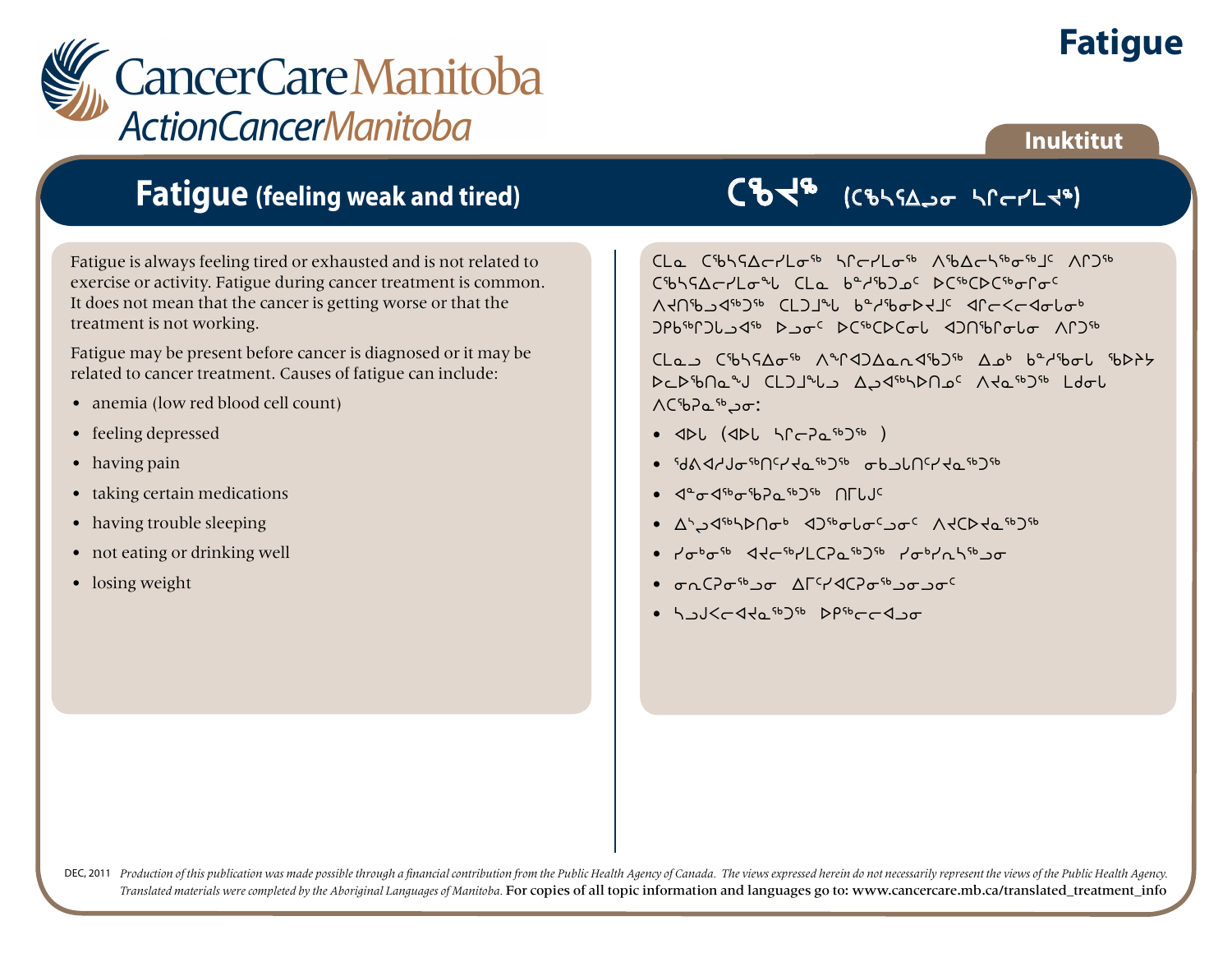

## **Fatigue (feeling weak and tired)**

## **Tips to reduce fatigue**

#### **Move your body**

- Be physically active if you can. Ten minutes two or more times a day will increase your energy.
- Choose activities you enjoy such as walking, swimming or cycling.
- Be active when you feel you have the most energy.
- Learn your limits. Do not get overtired.

# CBCB (CBLSAJO LICTLY")

**Inuktitut**

## AbtPa\$JC CLJLL BAACDBooPFL

### **XDCNSCASY ULC**

- xJQb6i6 WNhxQN6lt5 kcZlx6bQlt5 s2lbm5 Wcwon6X4lt5 bclxbDi6Cé6St5 Wcwonb6DF5
- $\bullet$  adder the sequence of the society of  $\mathcal{M}_{\mathcal{A}}$  and  $\mathcal{M}_{\mathcal{A}}$  $AAG^{6b}$  $A^{6b}$  $C^b$ <sub>2</sub> $C^c$
- WcwonChx6b6lt5 WJNChQoCZF5 xJQoCZF5
- GDASCOS من المالية المعاملة الأولى المعاملة المعاملة المعاملة المعاملة المعاملة المعاملة المعاملة المعاملة ا

#### **Sleep and rest**

- Rest when you feel tired.
- Nap during the day if you need to. Limit nap time to one hour.
- Try to relax before bedtime. Have a warm bath or sit quietly and listen to music.
- Try to go to bed at the same time.

### metang Fuangkang Parties

- LJA EYSTA GET UC CPFCLVC
- yiAN6gt5 s2lf5 WjmAF5 wvClxu4li5 yiXlt5  $b$
- 6/6/6/06/5/46/6/10 AccD60 ba6JLGDA6676JC of Juba onc the Change
- $\Delta \sigma_f$  with  $\Gamma^{5b}$  and  $\Gamma^{6}$  in  $\Delta \sigma_f$  is  $\Delta \sigma_f$

DEC, 2011 Production of this publication was made possible through a financial contribution from the Public Health Agency of Canada. The views expressed herein do not necessarily represent the views of the Public Health Ag *Translated materials were completed by the Aboriginal Languages of Manitoba.* For copies of all topic information and languages go to: www.cancercare.mb.ca/translated\_treatment\_info